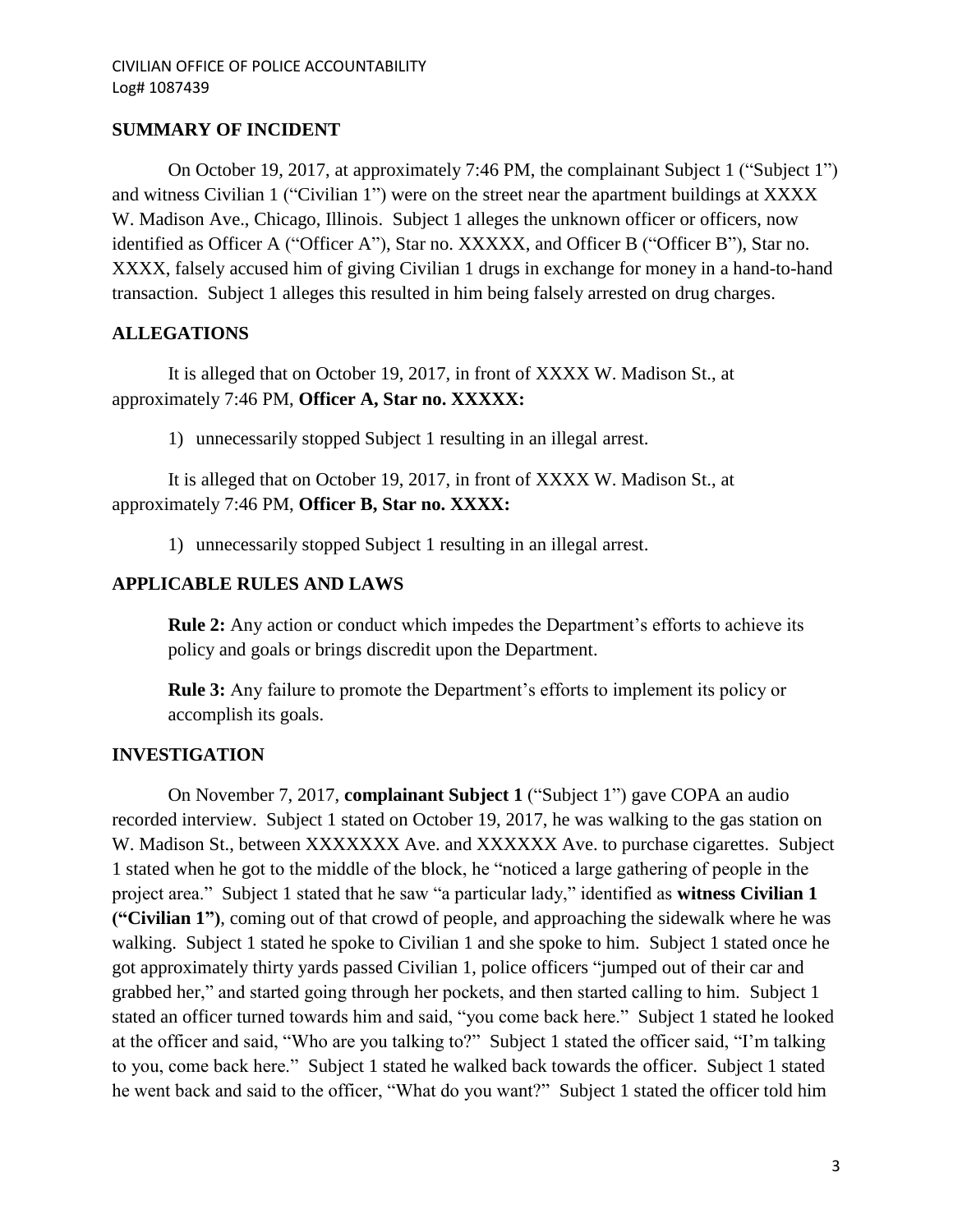#### CIVILIAN OFFICE OF POLICE ACCOUNTABILITY Log# 1087439

to turn around and began to search him. Subject 1 stated he said to the officer, "What the fuck are you doing?" Subject 1 stated the officer told him to "shut up" and continued searching him. Subject 1 stated the officer asked him his name and he told him. Subject 1 stated the officer asked him where he was going, and he said to get cigarettes.

Subject 1 stated the officer threw his two cigarettes and wallet on the ground, and five dollars he had to purchase cigarettes. Subject 1 stated the officer said, "You sold her some crack cocaine." Subject 1 stated he replied, "I sold her nothing. I just saw her and walked passed her, I never gave her anything." Subject 1 stated the officer said, "You going to tell me what I saw?" Subject 1 stated he replied, "Yeah." Subject 1 stated the officer was so close, whom he described as "the tall one," (now known as Officer B, Star no. XXXX), that he could smell alcohol on his breath. Subject 1 stated that Civilian 1 had said to the officer that he did not give her anything. Subject 1 stated the officer said, "You can't tell me what I saw," and proceeded to handcuff him. Subject 1 stated he said to the officer, "Man, why would sit here and tell this lie like that, you're making this shit up." Subject 1 replied the officer said, "I know what I saw." Subject 1 stated that the officer then called for transport. Subject 1 stated he asked the officer for his name, but the officer did not provide it and said it would be on the arrest report. Subject 1 stated to the officer he "did not give her [Civilian 1] anything." Subject 1 stated he knew Civilian 1 from the same apartment building they lived in, but did not know her name. Subject 1 stated that he walked passed Civilian 1, acknowledged her, but did not stop walking. Subject 1 stated he did not shake her hand and that there was no physical contact. Subject 1 stated the officers said they recovered a rock of cocaine from Civilian 1 but he never saw it.

On December 29, 2017, **witness Civilian 1 ("Civilian 1")** gave COPA an audio recorded interview in the jury room of Room 504, of the Cook County Circuit Court, 2650 S. California Ave., Chicago, IL. Civilian 1 stated on October 17, 2017, she and the complainant, Subject 1 ("Subject 1") were walking on the street near XXXX W. Madison Ave. Civilian 1 stated she knew Subject 1 because they were neighbors in the same residential building. Civilian 1 stated she was headed home from the XXXXX Apartments ("XXXXX Apartments"), located at XXXX W. Madison Ave., Chicago, IL. Civilian 1 stated she had gone to the "second or third" unknown residential building at XXXXX Apartments to purchase a rock of cocaine. Civilian 1 stated she and Subject 1 were walking from XXXXX Apartments, when uniformed CPD officers approached, exited their vehicle and verbally told them to stop. Civilian 1 stated the officers were driving either a marked or unmarked CPD truck.

Civilian 1 stated one officer asked what she had in her hand. Civilian 1 stated she told the officer, "Nothing." Civilian 1 stated the officer took the rock cocaine out of her hand and that she and Subject 1 were placed in handcuffs. Civilian 1 stated that on the date of arrest, an officer said he saw Subject 1 passing the rock cocaine to her. Civilian 1 stated to COPA that Subject 1 did pass the rock cocaine to her because she had let him see it. Civilian 1 stated Subject 1 did not sell her the rock of cocaine. Civilian 1 stated she did not say to the officers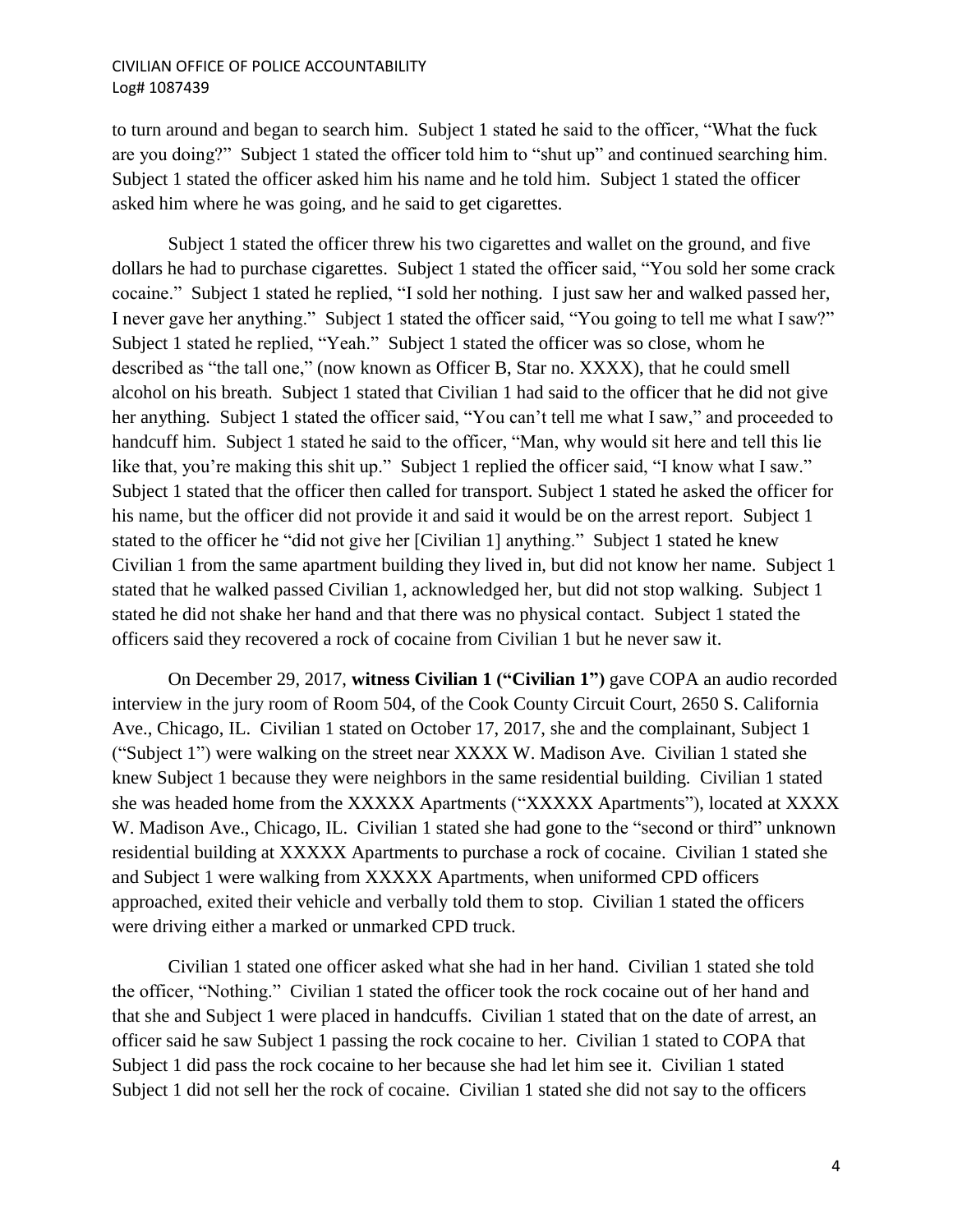#### CIVILIAN OFFICE OF POLICE ACCOUNTABILITY Log# 1087439

where she purchased the rock cocaine, or that she bought it from Subject 1. Civilian 1 stated Subject 1 said to the officers "the rock of cocaine was not his."

On January 9, 2018, **accused Officer A ("Officer A"), Star no. XXXXX**, gave COPA an audio recorded interview. Officer A stated on October 19, 2017, he and his partner, Officer B, were working Beat XXXX, a tactical assignment. Officer A stated both officers were in plainclothes and riding in an unmarked Ford Explorer. Officer A stated at approximately 7:46 PM, he and Officer B were patrolling the area of W. Madison St., between XXXXX and XXXXX. Officer A stated the area is known for "high narcotics [activity], in terms of high volume and trafficking." Officer A stated there is public housing in the area on both sides of W. Madison St. between XXXXX and XXXXX. Officer A stated at that time, he and Officer B were proceeding west on W. Madison St. Officer A stated that Officer B was driving and that he was the passenger in the unmarked Ford Explorer. Officer B stated he observed "dope boys," i.e., people known that sell drugs, standing outside of the housing project, now known as XXXXX Apartments ("XXXXX Apartments"). Officer A stated he observed a male and female, identified as Subject 1 and Civilian 1, "walking away from the complex from where the drug dealers were outside." Officer A stated Subject 1 and Civilian 1 were both walking westbound from the parking lot and onto Madison away from the XXXXX Apartments. Officer A stated he kept "his eyes on them [Subject 1 and Civilian 1]." Officer A stated he and Officer B were driving parallel to Subject 1 and Civilian 1. Officer A stated he was approximately ten to fifteen feet away when he saw Subject 1 look in his and Officer B's direction and immediately give "a small item, suspect narcotics, to Civilian 1." Officer A stated he immediately exited the vehicle and grabbed Civilian 1's left hand. Officer A stated he recovered from Civilian 1's left hand one small ziploc baggie containing suspected rock cocaine.

Officer A stated while it was dark outside, "you had the streetlights so I could see them [Subject 1 and Civilian 1] good." Officer A stated his view was unobstructed and he could see clearly. Officer A stated while investigating Civilian 1, Subject 1 was still walking westbound on Madison St. Officer A stated after recovering the suspected narcotics from Civilian 1, he told Officer B, "Hey stop him [Subject 1], he just gave her this rock." Officer A stated Officer B stopped Subject 1. Officer A stated he briefly spoke with Subject 1, but mostly interacted with Civilian 1 and Officer B dealt with Subject 1. Officer A stated he could not hear the conversation between Officer B and Subject 1, but he does recall Subject 1 being very loud and rude. Officer A does not recall Subject 1 asking for his name, star number or a business card. Officer A stated testified at a preliminary hearing for Subject 1, but that the judge "found no probable cause based on weight," and the case was dismissed. Officer A stated while talking to Civilian 1 at the  $11<sup>th</sup>$  District's female lockup area, she stated to him that Subject 1 "give her the rock."

On January 9, 2018, **accused Officer B ("Officer B"), Star no. XXXX**, gave COPA an audio recorded interview. Officer B stated on October 19, 2017, he and his partner, Officer A,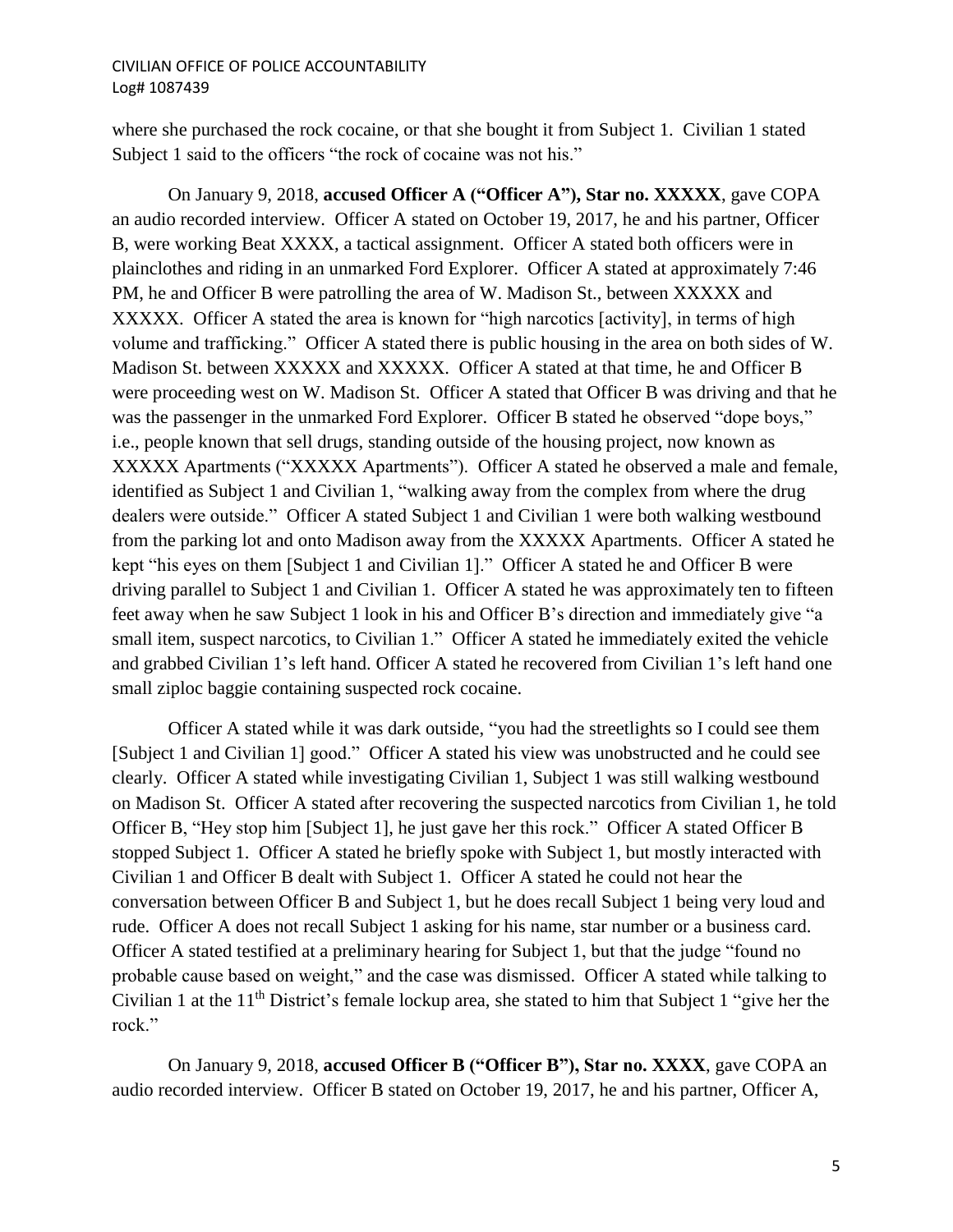#### CIVILIAN OFFICE OF POLICE ACCOUNTABILITY Log# 1087439

were working Beat XXXX, a tactical assignment. Officer B stated both officers were in plainclothes and riding in an unmarked Ford Explorer. Officer B stated at approximately 7:46 PM, he and Officer A were patrolling the area of W. Madison St., between XXXXX and XXXX. Officer B said on Madison St., from XXXXX to XXXXX, there are "project buildings there, and those buildings, from being familiar with the area, and we are familiar with the area, due to the high-level of narcotic activity, specifically from those buildings." Officer B stated he observed Subject 1 and Civilian 1 walking side-by-side together. Officer B stated he recalls Subject 1 and Civilian 1 were "the only two individuals on the sidewalk walking west." Officer B stated he saw Subject 1 and Civilian 1 holding a small conversation and "walking shoulder-to-shoulder as if they knew each other." Officer B stated he was driving "either parallel or slightly behind" two individuals later identified as Subject 1 and Civilian 1. Officer B stated it was Officer A's observations that drew his attention to Subject 1 and Civilian 1. Officer B stated Officer A said to him, "Stop, stop the car. He [Subject 1] just served her." Officer B stated "serving" is the "street terminology for the selling of narcotics or distribution of narcotics." Officer B stated he stopped the car, with Officer A quickly exited the vehicle and approaching Civilian 1. Officer B stated Officer A, recovered from Civilian 1's clenched left hand, one item, a ziploc bag of crack cocaine. Officer B stated he was walking towards Officer A to assist him with Civilian 1. Officer B stated that once Officer A recovered the crack cocaine, he quickly told Officer B to "grab the guy [Subject 1]." Officer B stated he walked over to Subject 1, "who was now ten to twelve feet west of the female [Civilian 1] because he was trying to walk away quickly from the incident." Officer B stated he then took hold of Subject 1 and placed him into custody.

Officer B stated he knew there were no exchange of funds at the time of the suspected hand-to-hand transaction. Officer B stated he and Officer A were not charging Subject 1 and Civilian 1 for "the selling narcotics, it was more for the delivery." Officer B stated he recalled Subject 1 claiming, "he couldn't have given the female [Civilian 1] any drugs because he didn't receive any money." Officer B stated he never accused Subject 1 of the exchange of money. Officer B stated, "It is very common for people to share drugs and people to give the drugs to each other." Officer B stated that could have been what was occurring or Subject 1, having seen him and Officer A, was attempting to get rid of the drugs. Officer B stated Subject 1's demeanor was "agitated, he was intoxicated, and admitted to drinking that night and being drunk." Officer B stated because the 11<sup>th</sup> District is "very busy," he remembered waiting about fifteen minutes for a transport vehicle for Subject 1 and Civilian 1. Officer B stated Subject 1 was "literally the whole time badgering me," possibly calling Officer B a racist, and "why was he [Officer B] harassing him, that he was going to sue me, take my job, just badgering me literally the whole time I was waiting [for a transport vehicle]." Officer B stated Subject 1 asked him for a business card but he said to Subject 1, "he didn't have any." Officer B stated he is not issued business cards, and that he told Subject 1 he "didn't have one, and wasn't going to give him one [a business card.]" Officer B stated he told Subject 1 "his information [Officer B] would be on the arrest report and on the case report."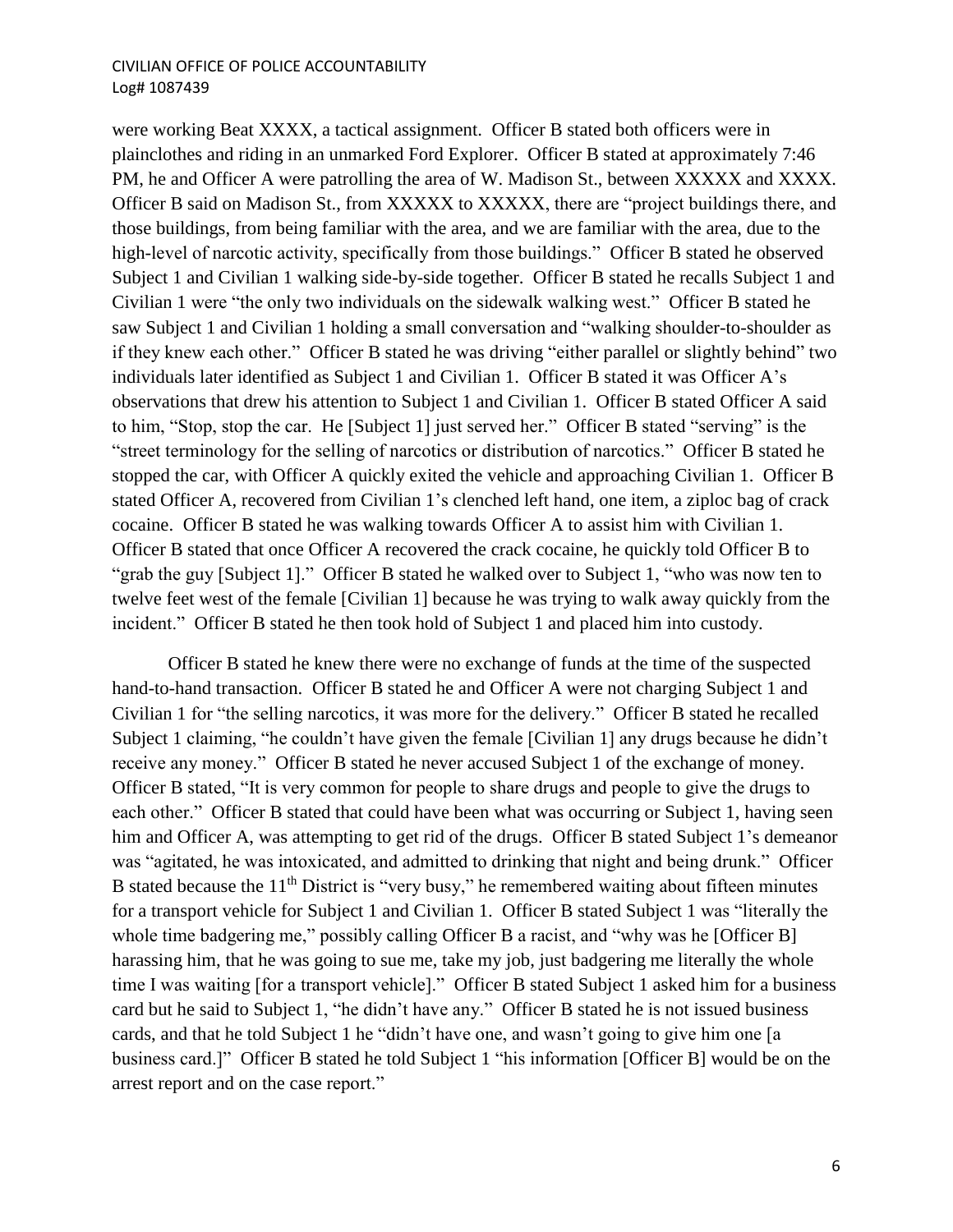**The BWC camera video of Officer A** taken on October 19, 2017, depicts a 22m 13sec event on the street at XXXX W. Madison St. Officer A is seen conducting a street investigation of Civilian 1 (Att. 31).

**The BWC video of Officer B taken on October 19, 2017**, depicts a 22m 10sec event on the street at XXXX W. Madison St. Officer B is seen conducting a street investigation of Subject 1 (Att. 32).

**The Original CPD Case Incident Report** completed on October 19, 2017, by Officer A, states Officers Officer A and Officer B, while on routine patrol, observed a subject, now known as Subject 1 (offender), tender a small item of suspect narcotics to Civilian 1 (offender) who immediately placed said item on her left hand and clenched her left hand. Officers Officer A and Officer B exited the vehicle and approached Civilian 1, at which time subject opened her left hand and observed (1) ziploc baggie containing a rock like substance of suspected crack cocaine, evidence on property inventory no. XXXXXXX (Att. 15), recovered by Officer A. Both Subject 1 and Civilian 1 were placed in custody and transported to the  $11<sup>th</sup>$  District for processing. The incident was recorded on BWC and reviewed by the arresting officers (Att. 6).

**The CPD Arrest Report** for complainant Subject 1 completed on October 19, 2017, by Officer B states the arresting officers, were on routine patrol near apartment buildings at XXXX W. Madison, now known as XXXXX Apartments, an area known for distribution of crack cocaine. Officers Officer A and Officer B observed the offender, now known as Subject 1, tender a small item to co-offender, now known as Civilian 1. Civilian 1 clenched said item into her left hand. Believing to have witness a narcotic transaction, Officer A performed a field interview. Civilian 1 opened her left hand and displayed one ziploc baggie containing a white rock like substance of suspect crack cocaine (Att. 15). Officer A recovered said item. Subject 1 was place in custody. The transaction occurred within 1000 feet of XXXXX Park. Subject 1 was transported to the 11<sup>th</sup> District for processing by Beat XXXX. The incident was recorded on BWC and reviewed by the arresting officers (Att. 4).

**The CPD Arrest Report** for witness Civilian 1 completed on October 19, 2017, by Officer B states the arresting officers, i.e., Officers Officer A and Officer B, were on routine patrol near apartment buildings at XXXX W. Madison, now known as XXXXX Apartments, an area known for distribution of crack cocaine. Officers Officer A and Officer B observed the offender, now known as Subject 1, tender a small item to co-offender, now known as Civilian 1. Civilian 1 clenched said item into her left hand. Believing to have witness a narcotic transaction, Officer A performed a field interview. Civilian 1 opened her left hand and displayed one ziploc baggie containing a white rock like substance of suspect crack cocaine (Att. 15). Officer A recovered said item. Subject 1 was place in custody. The transaction occurred within 1000 feet of Garfield Park. Subject 1 was transported to the 11<sup>th</sup> District for processing by Beat XXXX. The incident was recorded on BWC and reviewed by the arresting officers (Att. 5).